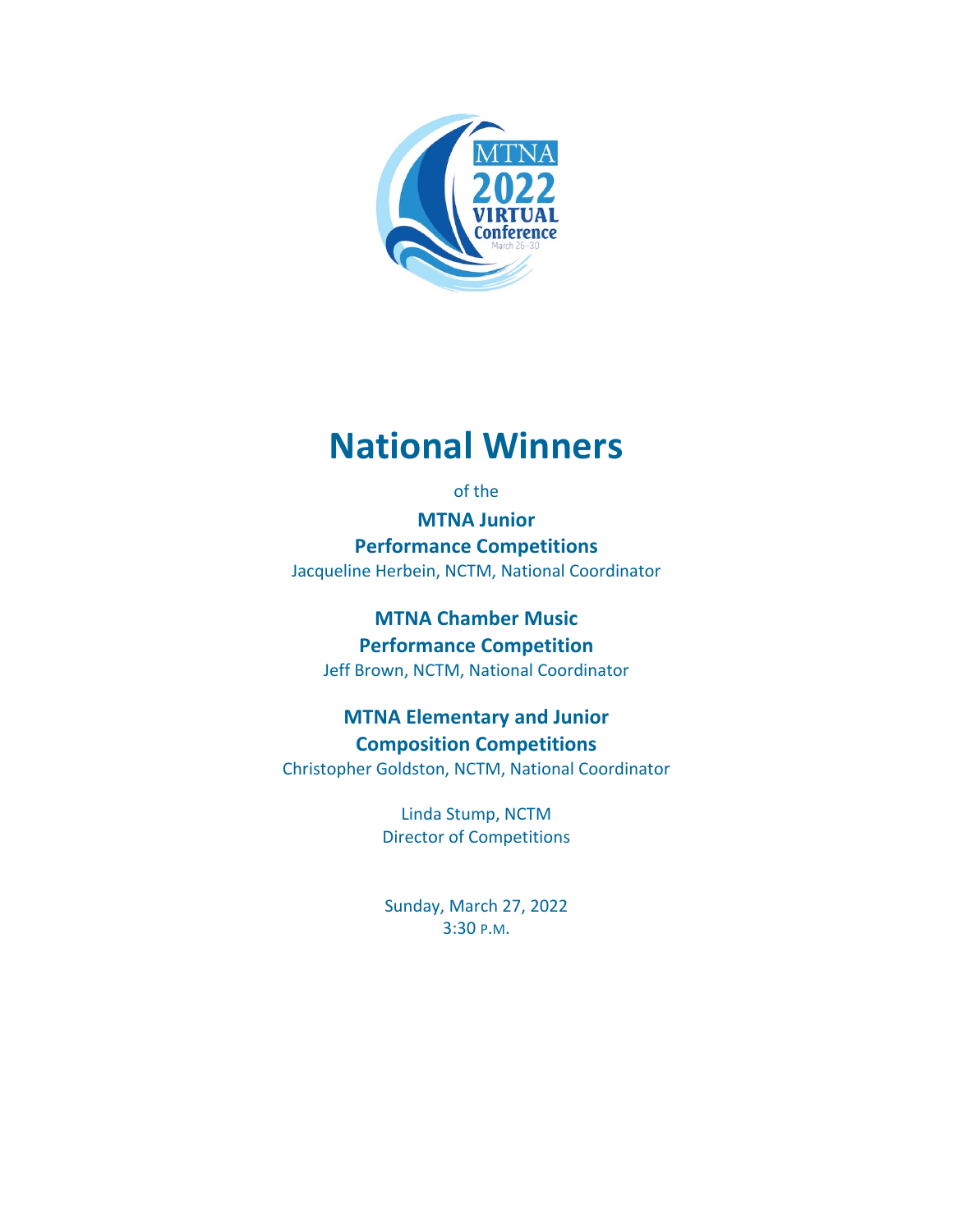### **Chopin Prize**

Sonata in B Minor, Op. 58, No. 3 Frédéric Chopin

I. Allegro maestoso

**Matthew Hahn, piano**

Christina Tio and Winston Choi, teachers East Central Division, Illinois Award sponsored by The Chopin Foundation of the United States

#### **MTNA Elementary Composition Competition**

Playground Suite Katie Chen

**Katie Chen, piano Hwi-Eun Kim, violin Stella Cho, cello** Su-Shing Chiu, teacher Southwest Division, California Award sponsored by Alfred Music

#### **MTNA Junior Composition Competition**

Salt Creek Tiger Beetle Quintet National Schneider Winston Schneider

**Jenna Ferdon, violin Jessica Hanson, violin Jesse Griggs, viola Ruth Meints, viola Tim Strang, cello** Kenneth Meints, teacher West Central Division, Nebraska Award sponsored by Alfred Music

#### **MTNA Chamber Music String Competition**

Strum **Jessie Montgomery** Strum **Jessie Montgomery** 

**Euonia String Quartet Kingston Ho, violin Sarah McGuire violin Shinwho Kwun, viola Alexander Smith, cello** Carolyn Huebl, coach Vanderbilt University Award sponsored by the Allen I. McHose Scholarship Fund